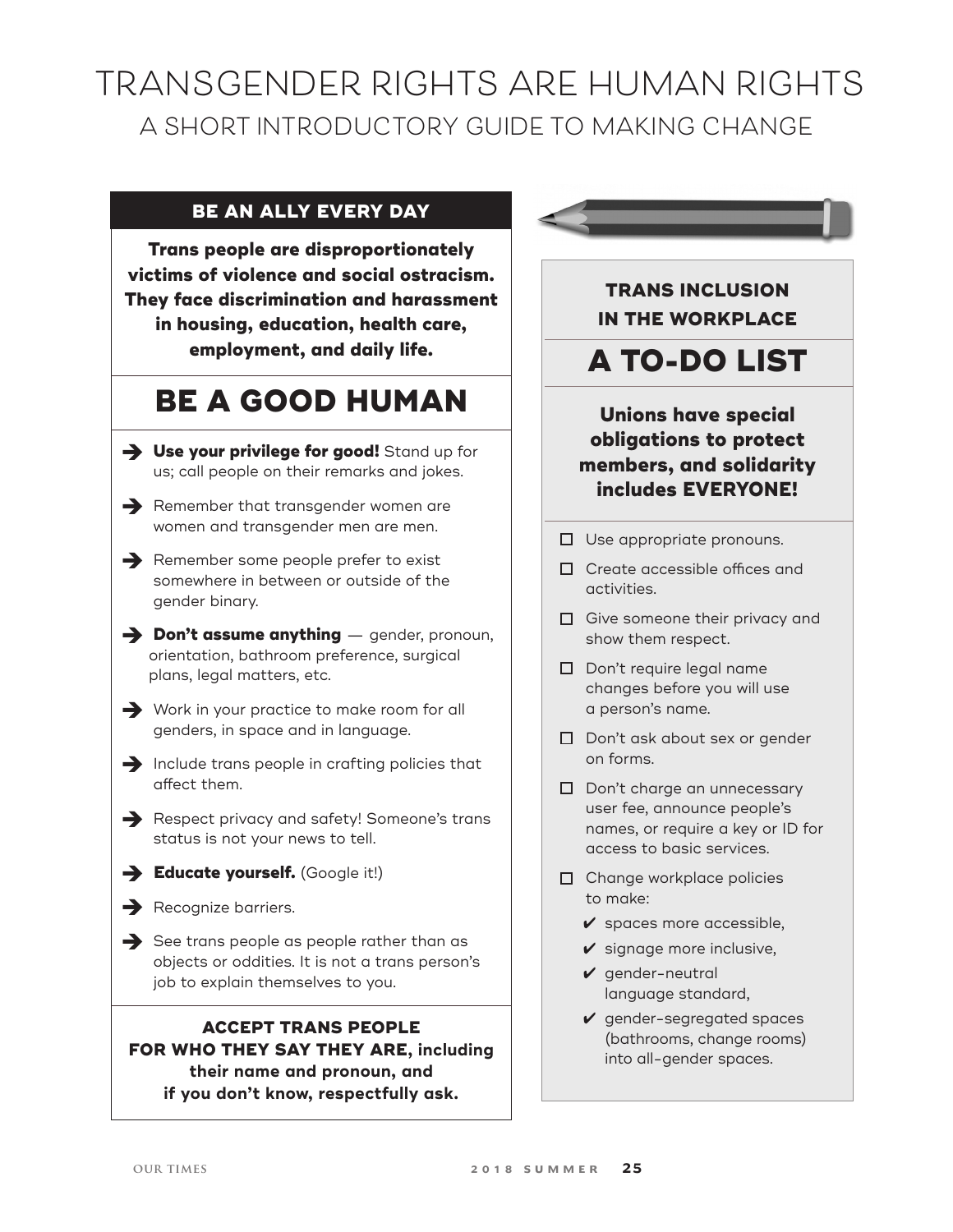# **OTHER INCLUSION EFFORTS THAT START WITH THE UNION**

- Describe union activities without gendering them.
- Include trans women explicitly in women-activist committees and events, and elect them to positions for women's officers.
- l **Don't assume any member's gender.**
- Hold trans Day of Remembrance events each year on November 20.
- Organize International Day against Homophobia & Transphobia actions each year on May 17.
- l **Support legislative change to protect trans workers.**
- Pay an honorarium rather than expecting a trans person to provide free education such as workshops.
- l **Hold employers accountable for including trans workers.**
- **Bargain more inclusive collective agreements.** (See CUPE's checklist for inclusive collective agreement language: *cupe.ca/sites/cupe/files/ checklist\_bargaining\_lgbtti\_rights\_en.pdf*)

## **SUPPORTING A MEMBER:** You are a

shop steward. A member approaches you for help: "Michael" would like her boss to call her Melanie, and she would like to change in the women's change room. How would you help Melanie?

# **Elections at your local:** Your

union has a women's representative, and elections are happening at your next meeting. Pavan, a member who has served as treasurer for the last two years, asks you if you will nominate them for the position. You think they would do a great job, but you are not sure whether they

# *Some Scenarios to Think About*

# IT ALL STARTS WITH THE LANGUAGE WE USE

- Ask someone what their pronouns are. (See this video by CUPE BC featuring Adrienne Smith: cupe.bc.ca/cupe\_bc\_launches\_ video\_on\_appropriate\_pronoun\_use)
- **If you misgender someone, apologize** gracefully and graciously.
- Instead of saying "born a boy" or "born a girl," say "**assigned male or female at birth**."
- Don't use offensive terms or prefixes such as "real" or "biological" when describing someone who is not trans. Although trans people may use these terms in selfreference, cisgender people should avoid this language. It's best to use the prefix "**cis**" when needed.

## n **If you don't know, respectfully ask.**

- n Instead of using gendered language use gender-neutral alternatives such as these:
	- $\vee$  Instead of the pronouns "he/him/his" and "she/her/her" use "**they/them/ their**" to refer, in general, to a person in the singular. When speaking to or about a particular person, ask them what their pronouns are.
	- $\boldsymbol{\nu}$  Instead of "brothers and sisters" or "ladies and gentleman" use "**everybody**" or "**folks**" or "**friends**."
	- 4 Instead of "Mr/Mrs/Miss/Ms" use "**Mx**" (usually pronounced "Mix" or "Mux").
	- 4 Instead of "Latino/Latina" use "**Latinx**" (usually pronounced "La-teen-ex").
	- $\boldsymbol{\nu}$  Instead of "waiter/waitress" use "**server**," and so on, when referring to job titles.

count as a woman. What do you do? *\* English is moving away from gendered language and towards gender-neutral language, but since language is alive and always in flux, remember the above terms represent just some of the possibilities and will likely change, too.*

With thanks to Adrienne Smith and the CLC for allowing us to excerpt and adapt the above material from their presentation *Solidarity Includes Everyone*.